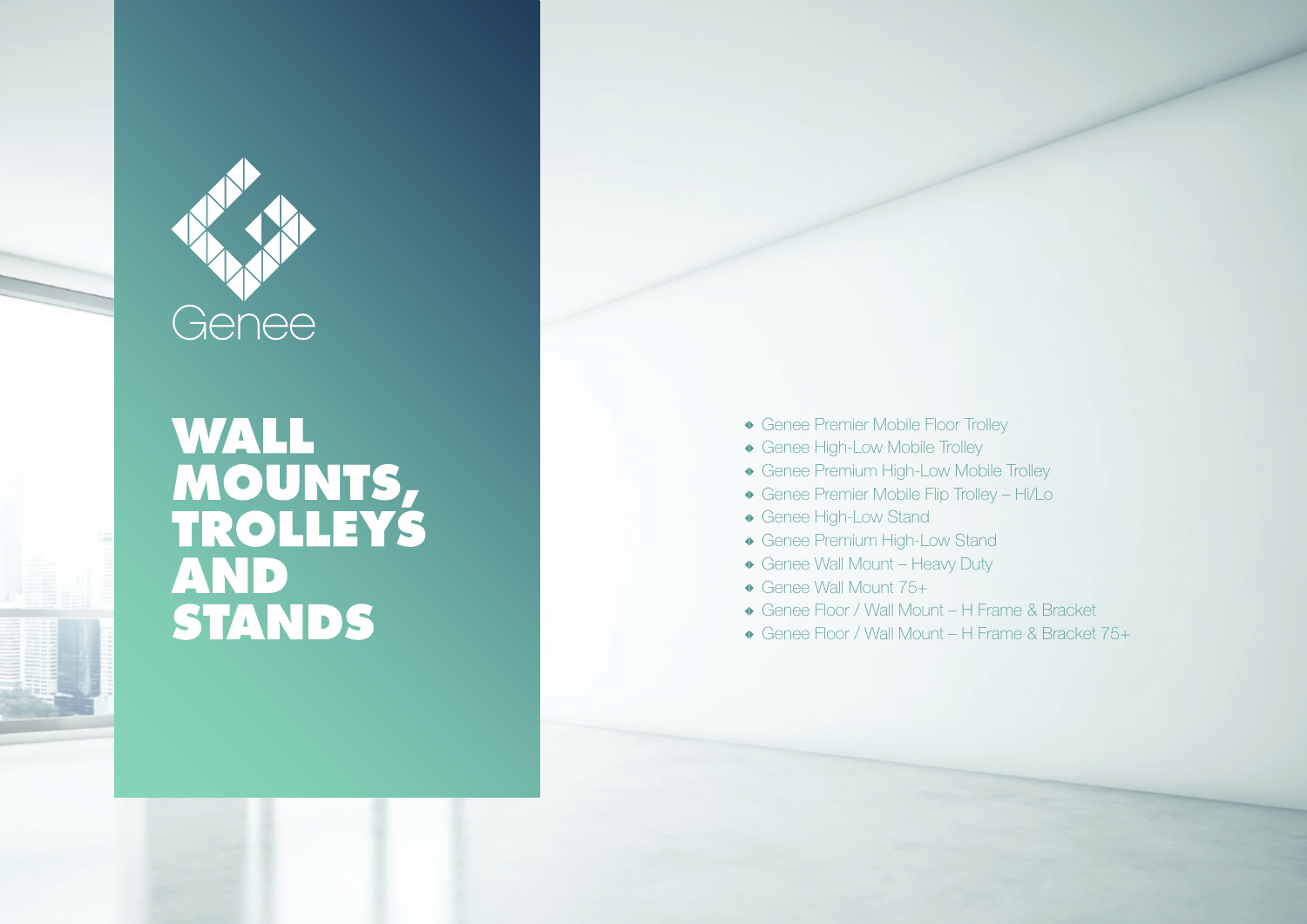# **GENEE WALL MOUNTS, TROLLEYS AND STANDS**

#### **DESIGNED TO PROVIDE THE PERFECT MEANS FOR DISPLAYING YOUR INTERACTIVE TOUCHSCREEN, WHETHER IN A CLASSROOM, TRAINING CENTRE, OR BOARD ROOM, WE OFFER A COMPREHENSIVE RANGE OF STANDS, TROLLEYS AND WALL MOUNTS.**

The Genee range is designed to match your needs and your environment with your budget. Our stands, wall mounts and trolleys have been selected to provide a solution for all Genee Interactive Touchscreens, but are also compatible with other branded screens.

Whether you would like your screen to be wall-mounted and placed in a permanent location, or to be on a trolley so that it can be moved around the room or the building, we have a mounting solution that will work for you.

*Use this guide to help you select the best option for your needs.* 

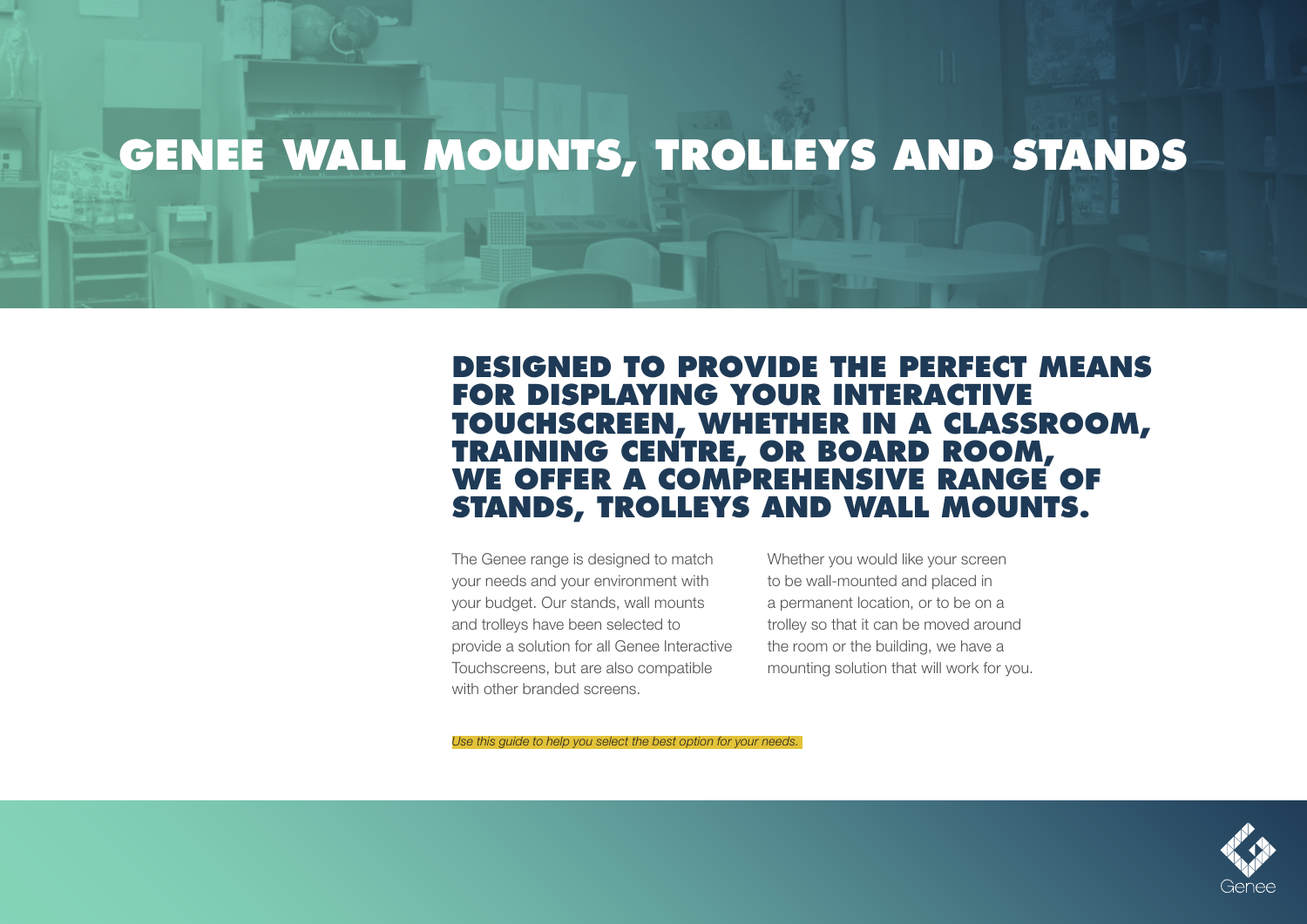

#### Genee Premier Mobile Floor Trolley

A stylish, mobile stand. The stand can be moved from classroom to classroom or from office to office. The screens can be mounted on the stand at different heights, to suit the intended use.

- Universal screen mounts
- Accommodates screens up to 86˝ \* or 100kg
- Adjustable laptop shelf
- ◆ 4 Individually locking castors

*\*Not compatible with G-Touch Deluxe 84˝* 

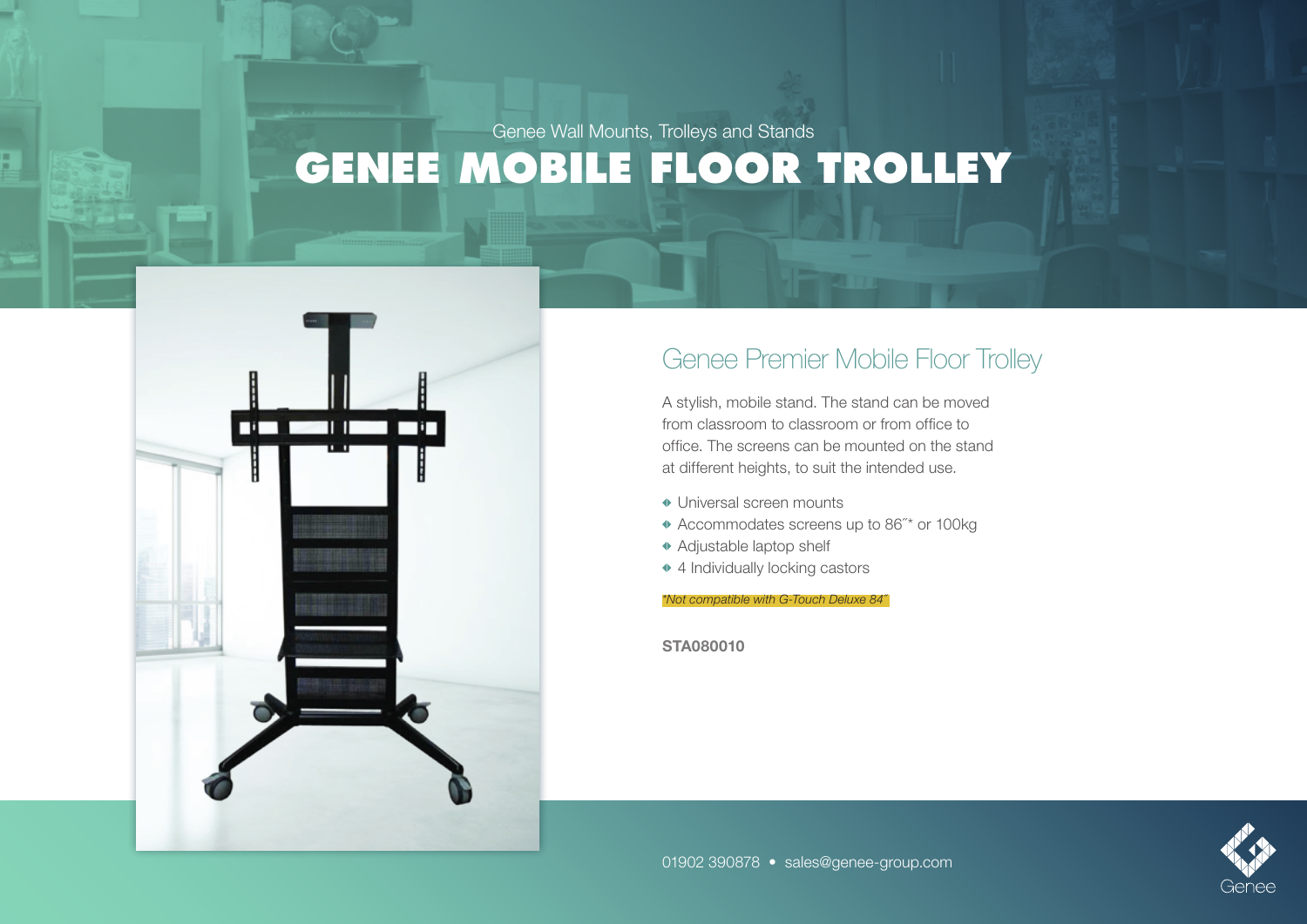

## Genee High-Low Mobile Trolley

A stylish, mobile trolley with motorised height adjustment.

- Portable and easy to move between rooms compatible with 2m high doors
- Ideal solution where the screen cannot be affixed to the wall
- Electronic height adjustment
- Max movement 450mm
- Remote control with built-in security switch to avoid accidents
- ◆ Display lock
- **◆ Simple to install**
- Accommodates displays from 32 to 75 inches
- Max display weight 100KG
- Wheel system with brakes
- **◆ CE & UL certified**

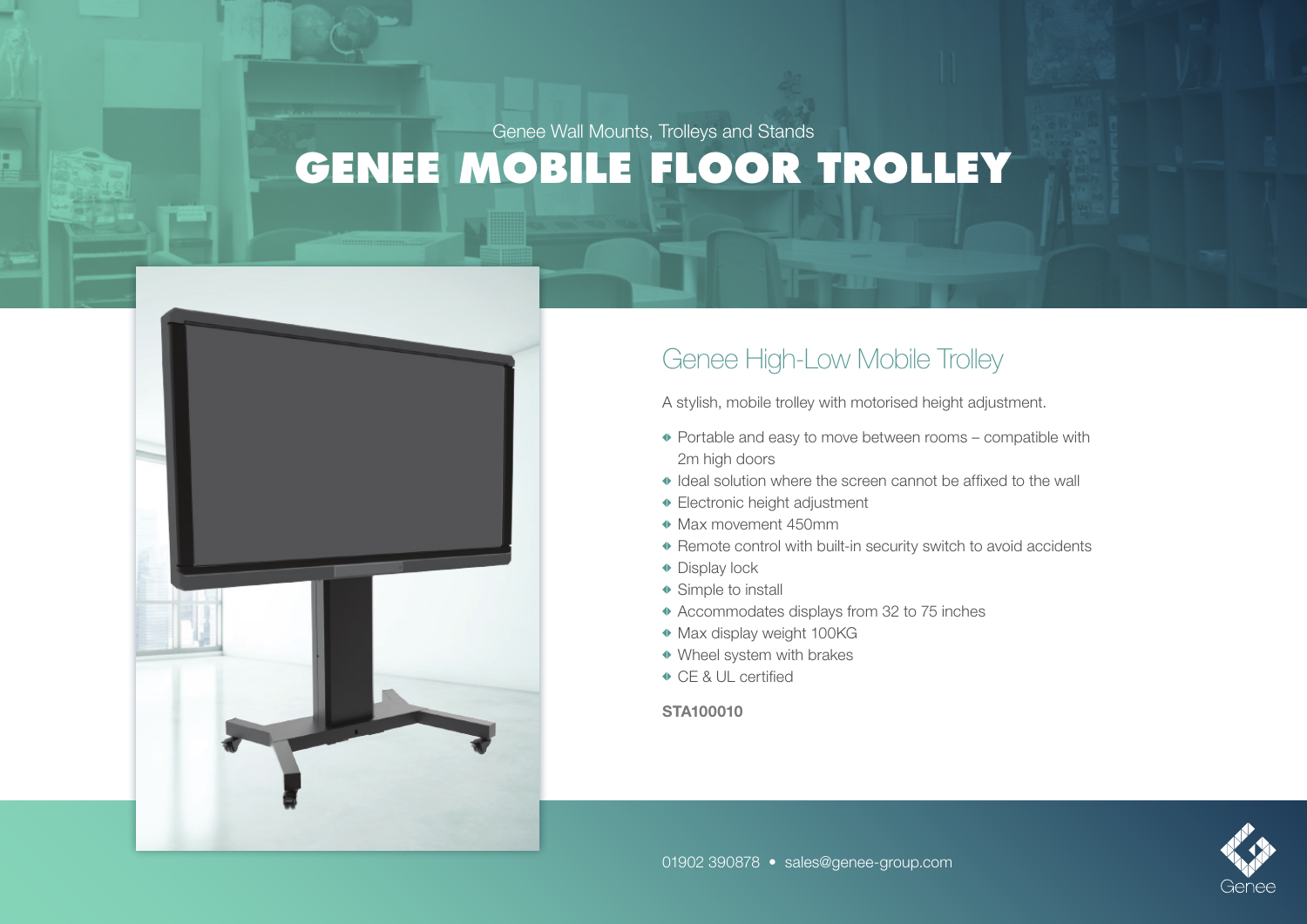

## Genee Premium High-Low Mobile Trolley

- Portable and easy to move between rooms compatible with 2m high doors
- Ideal solution where the screen cannot be affixed to the wall
- Electronic height adjustment
- $\bullet$  Max movement 450mm
- Remote control with built-in security switch to avoid accidents
- ◆ Display lock
- ◆ Simple to install
- Accommodates displays from 32 to 95 inches
- Max display weight 160KG
- Wheel system with brakes
- **CE & UL certified**

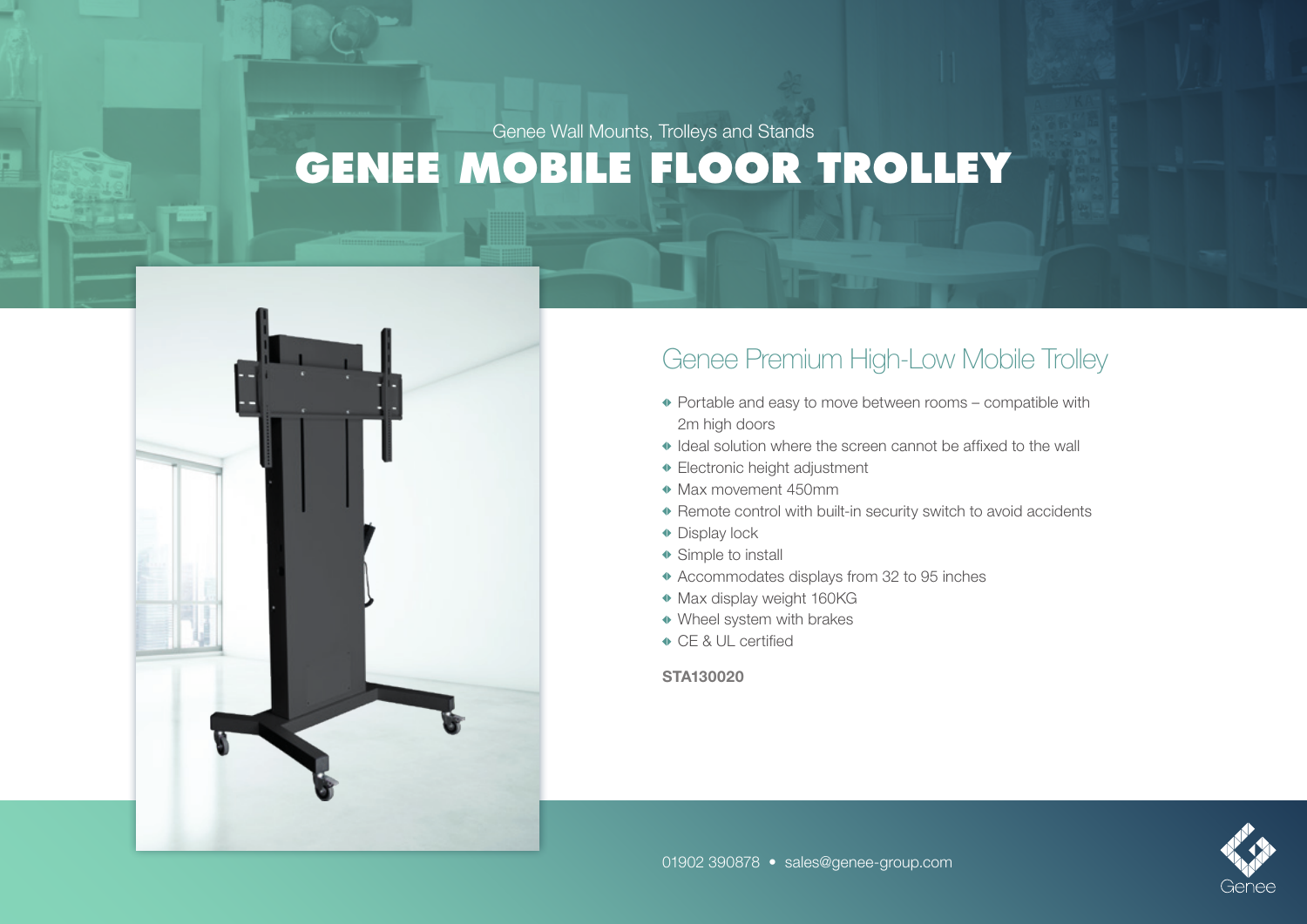

## Genee Premier Mobile Flip Trolley – Hi/Lo

Ideal for a variety of applications and will convert your screen into a mobile interactive touch table. Adjust the height for adults and children, or for wheelchair users.

- Tilts screen from vertical to horizontal (0° to 90°)
- Universal screen mounts
- Electronic height adjustment
- Maximum movement 500mm
- Four individually locking castors
- Max display weight 150KG
- Accommodates screens up to 90˝
- ◆ Max display size 90"
- CE & UL certified

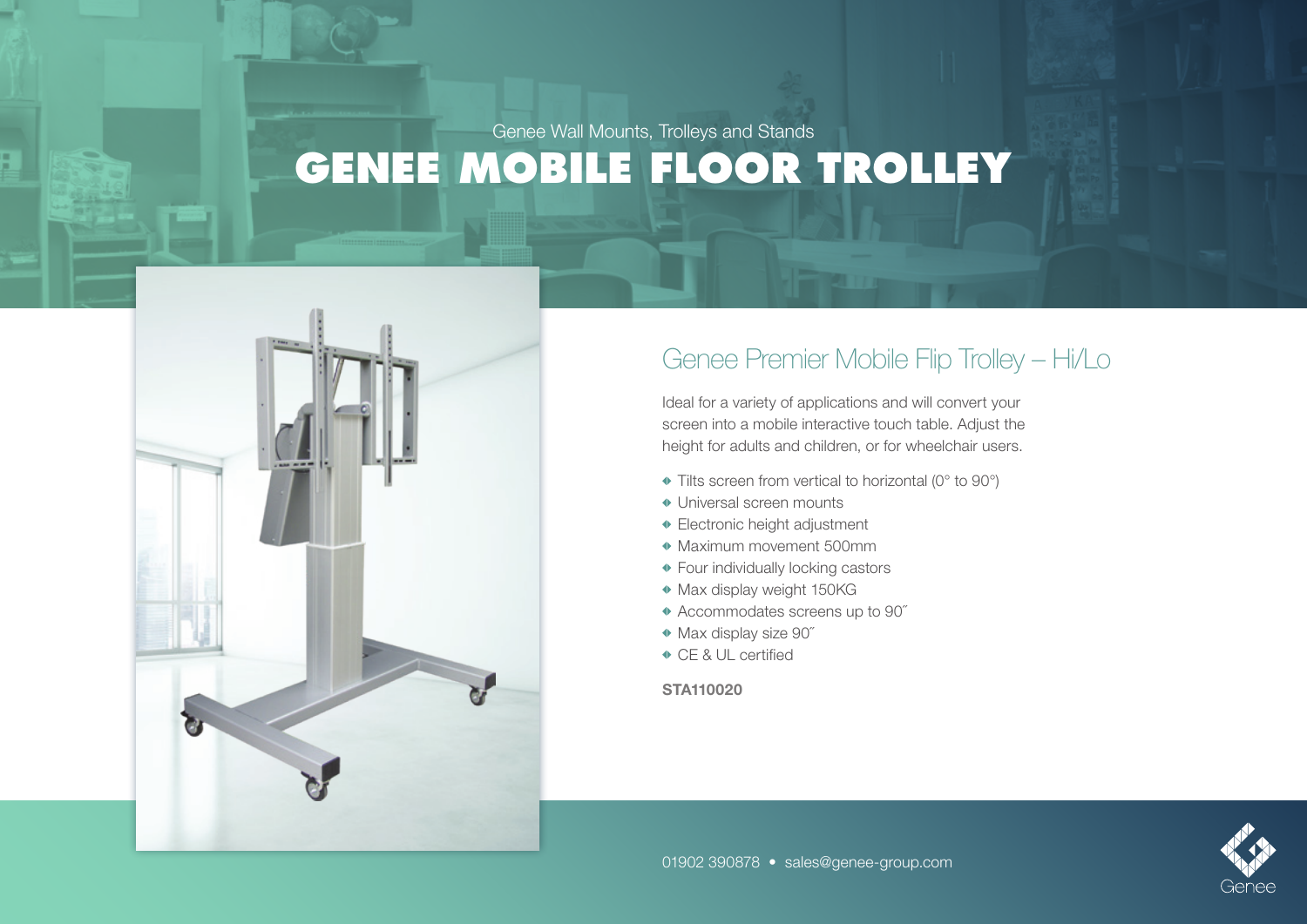**GENEE ELECTRIC WALL MOUNT** Genee Wall Mounts, Trolleys and Stands



## Genee High-Low Stand

A robust motorised wall mount solution – perfect for situations where the wall is not strong enough to hold the installation.

- Electronic height adjustment
- Accommodates displays from 32˝ to 75˝
- ◆ Remote control
- Can be used on any type of wall
- Maximum vertical movement: 450mm
- Maximum display weight: 100kg

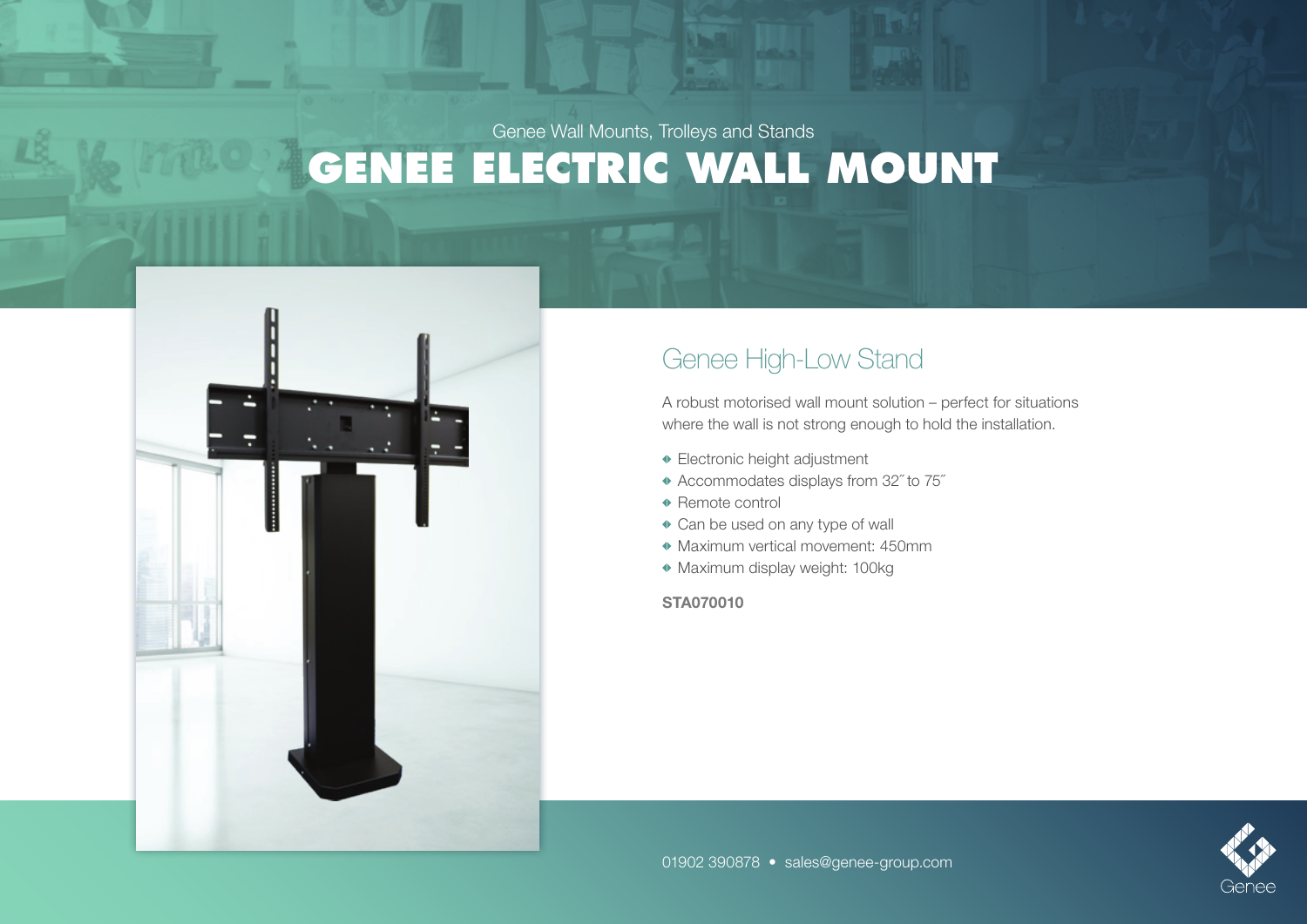**GENEE ELECTRIC WALL MOUNT** Genee Wall Mounts, Trolleys and Stands



## Genee Premium High-Low Stand

A motorised wall mount, suitable for any kind of wall.

- $\bullet$  Ideally designed for touchscreen displays
- Accommodates displays up to 95˝
- Electronic height adjustment
- Max movement 450mm
- Remote control with built-in security switch to avoid accidents
- ◆ Display lock
- ◆ Simple to install
- Specially designed for achieving free distance between the wall and the back of the mount so that installation is compatible with any kind of existing baseboard or obstacle on the wall
- Four height-adjustable legs for use on any kind of floor surface
- Maximum display weight 165kg
- **◆ CE & UL certified**

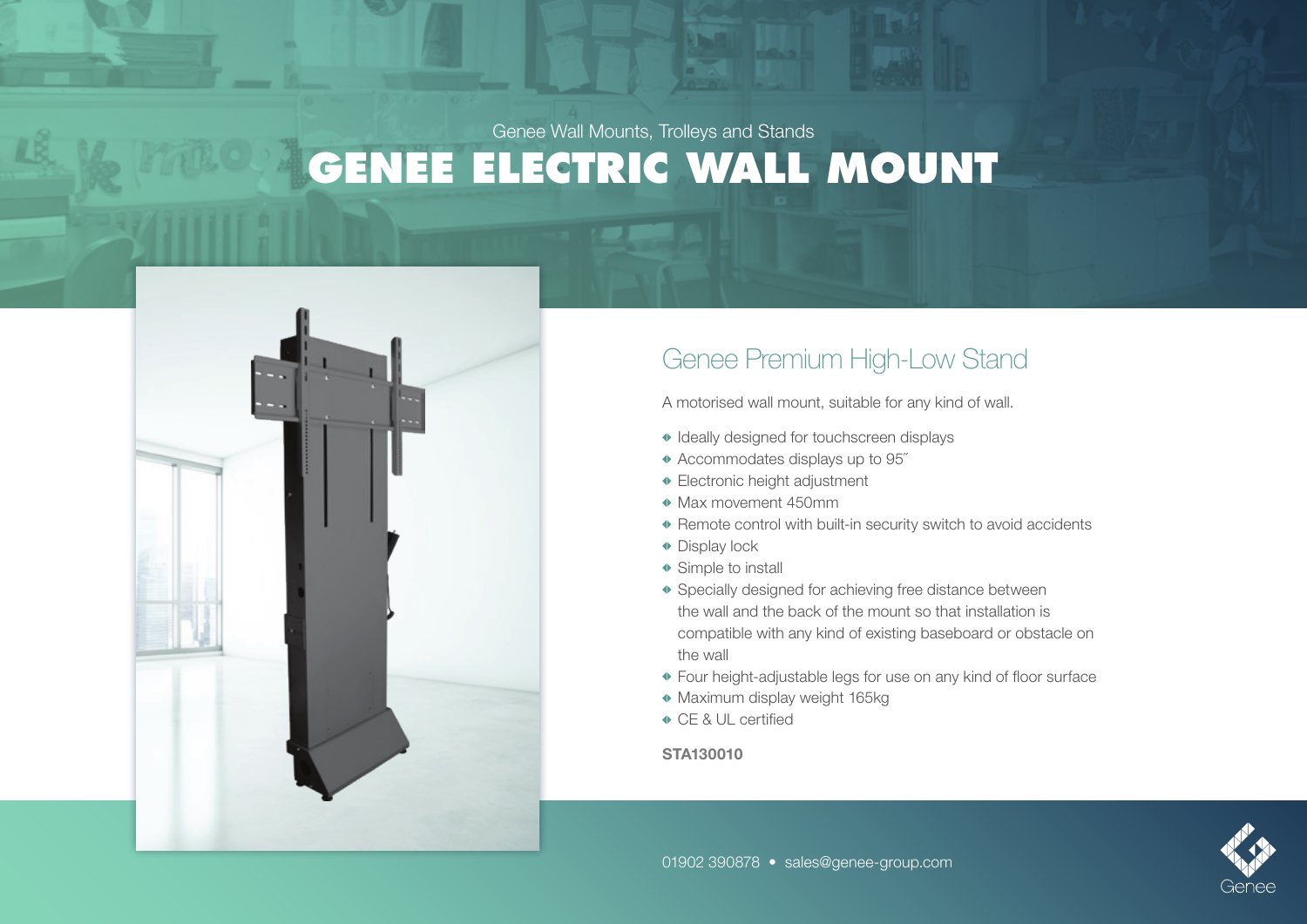

## Genee Wall Mount – Heavy Duty

Ensure your large screens are kept secure. The open design allows for easy access to electrical and cable management.

- A heavy-duty bracket designed for screens up to 70˝
- Manufactured from powder coated steel
- Distance from wall: 80mm approx.
- Maximum screen weight: 150kg
- VESA: 100x100 to 600x400
- CE & UL certified

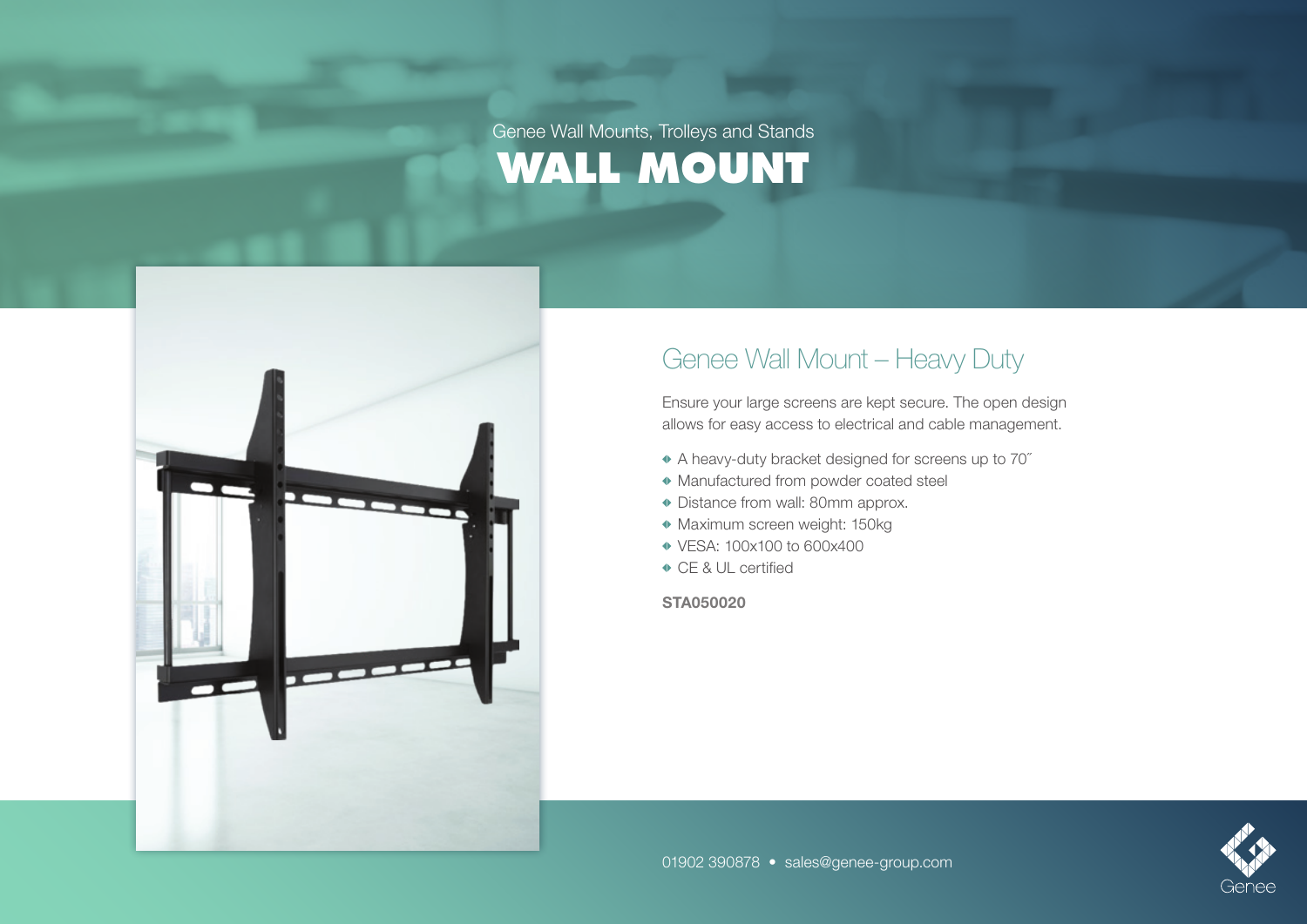

#### Genee Wall Mount 75+

Ultra Slim. Low profile TV brackets without the tilt. Sits millimetres from the wall.

- For screens over 75˝
- ◆ Profile: 32mm from wall
- Maximum screen weight: 100kg
- Suitable for mounting on most types of wall (unsuitable for steel stud or old cinder block walls)
- For strength with certain weaker walls and materials, the unit should only be affixed to wall studs
- CE & UL certified

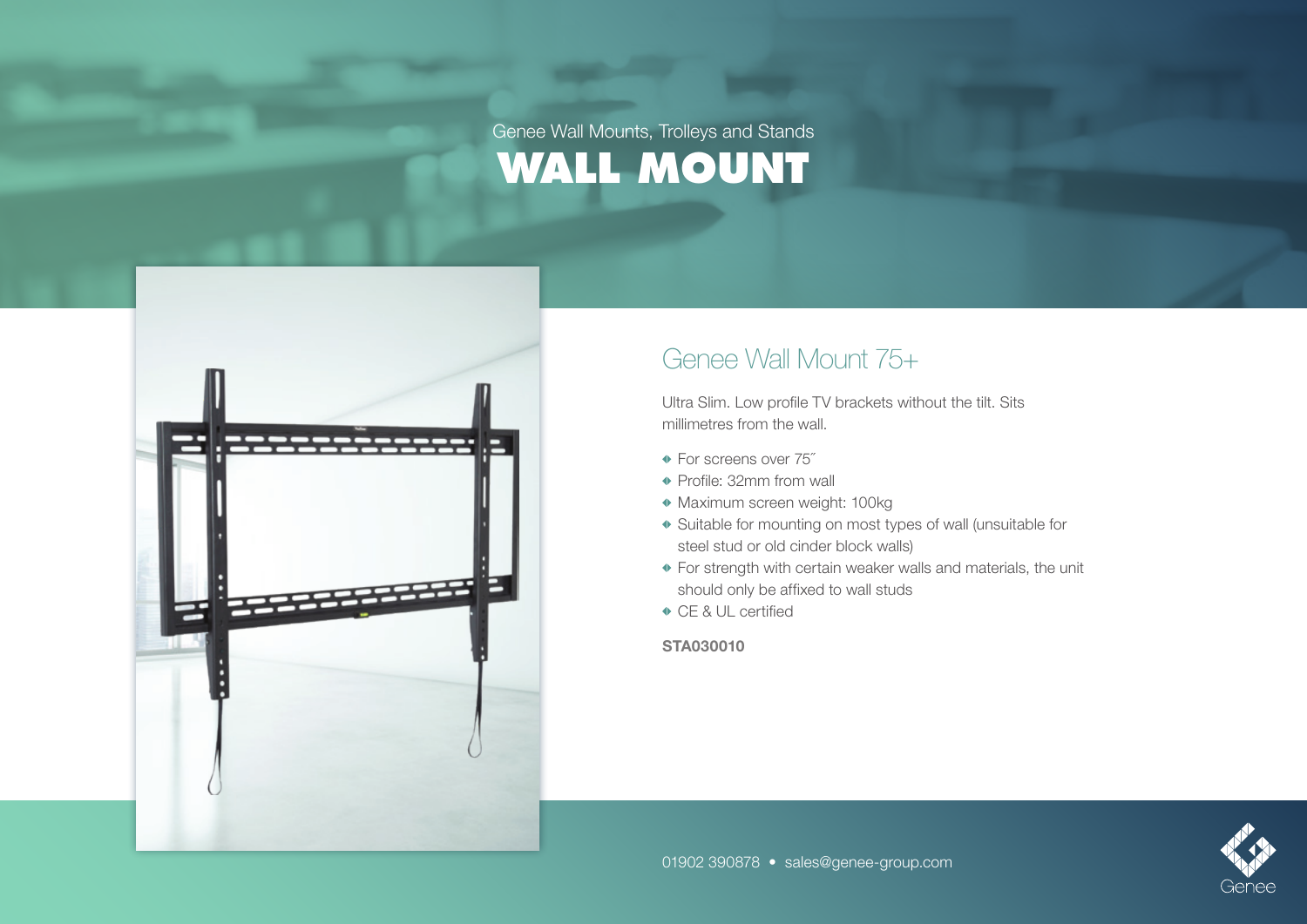

## Genee Floor / Wall Mount – H Frame & Bracket

Design to affix screens onto walls that are not suited to take the weight of a large screen. The mount attaches to the wall and has two sturdy legs that extend to the floor and support the weight of the screen.

- To fit 55˝, 65˝ & 70˝ screens
- With H Frame and Bracket
- Available in two configurations up to 70˝ screens and 75˝ and above
- **← CF & UL certified**